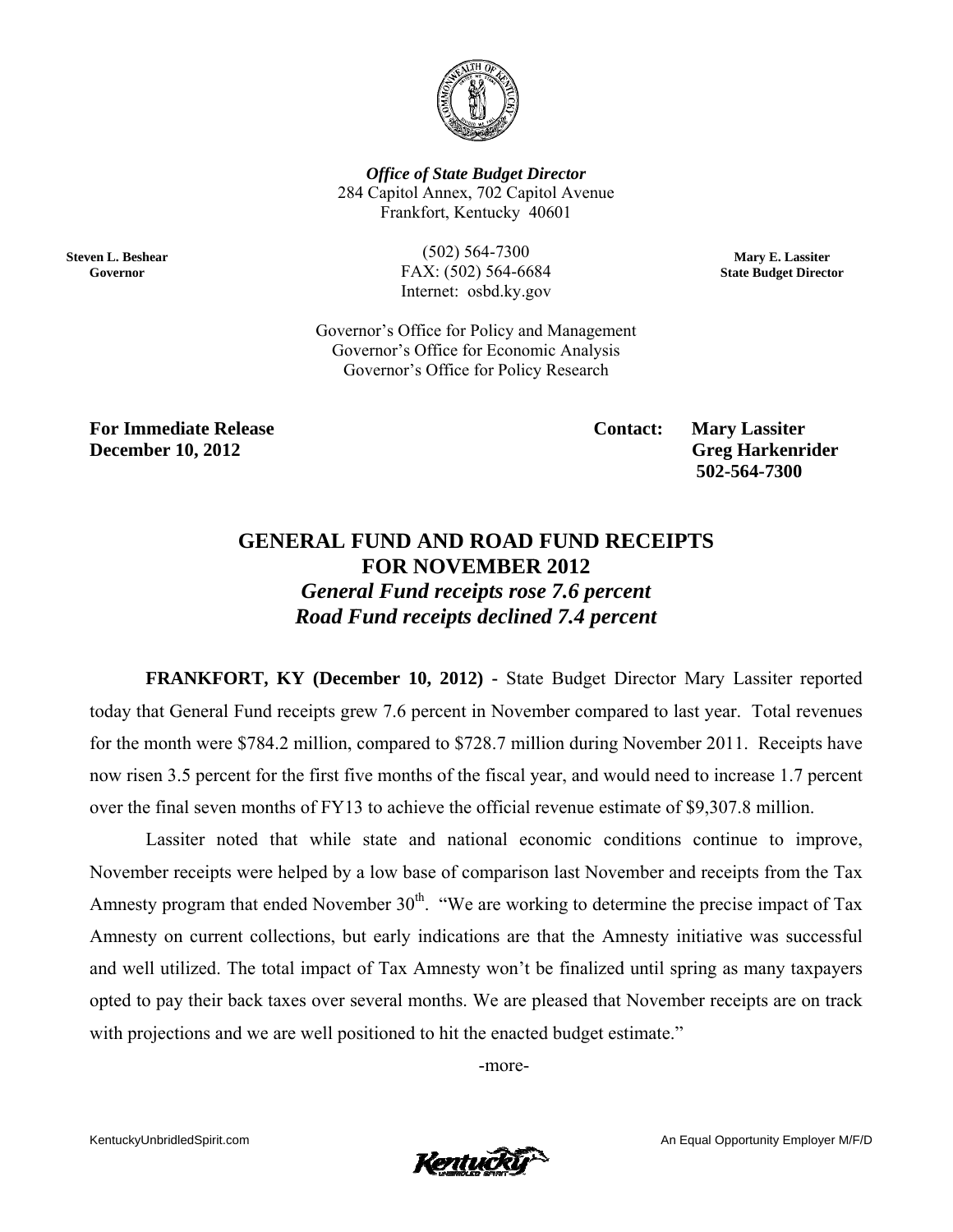Among the major accounts:

- Corporation income tax receipts declined \$11.3 million in November due primarily to an unfavorable balance on net returns but are up 19.1 percent year-to-date.
- Individual income tax collections rose 10.7 percent due primarily to strength in withholding and net returns. Through the first five months of FY13, individual income tax collections have increased 3.8 percent.
- Sales and use tax receipts increased 4.6 percent in November but have fallen 0.3 percent for the year. Sales tax collections have been weak this fiscal year but the forecast calls for better growth in the remainder of the year.
- Property tax collections rose 16.4 percent and are up 35.7 percent year-to-date. Timing issues continue to affect property tax collections as well as real property receipts.
- Cigarette tax receipts fell 2.1 percent in November and are down 5.0 percent for the first five months of the fiscal year.
- Coal severance tax receipts declined 25.5 percent in November and are down 25.0 percent yearto-date.
- Lottery revenues grew 7.2 percent for the month and are up 3.4 percent for the year.

Road Fund receipts for November totaled \$114.4 million, a 7.4 percent decrease from November 2011 levels. Year-to-date Road Fund receipts have grown 2.9 percent. Based on collections through the first five months, Road Fund receipts must grow 4.6 percent over the balance of the fiscal year to meet the official FY13 estimate of \$1,499.6 million.

 Motor fuels tax receipts continued to improve, increasing 6.4 percent and have grown 6.1 percent over the first five months of the fiscal year. Motor vehicle usage tax collections have been more volatile, over the first several months of the year, declining .4 percent in November, and showing growth of just 1.8 percent year to date. License and privilege receipts declined 44.6 percent and nontax receipts fell 28.0 percent, or \$450,000. The weight-distance tax has experience greater volatility over the past several years so it is likely that a sizable portion of the decline is due to timing.

-30-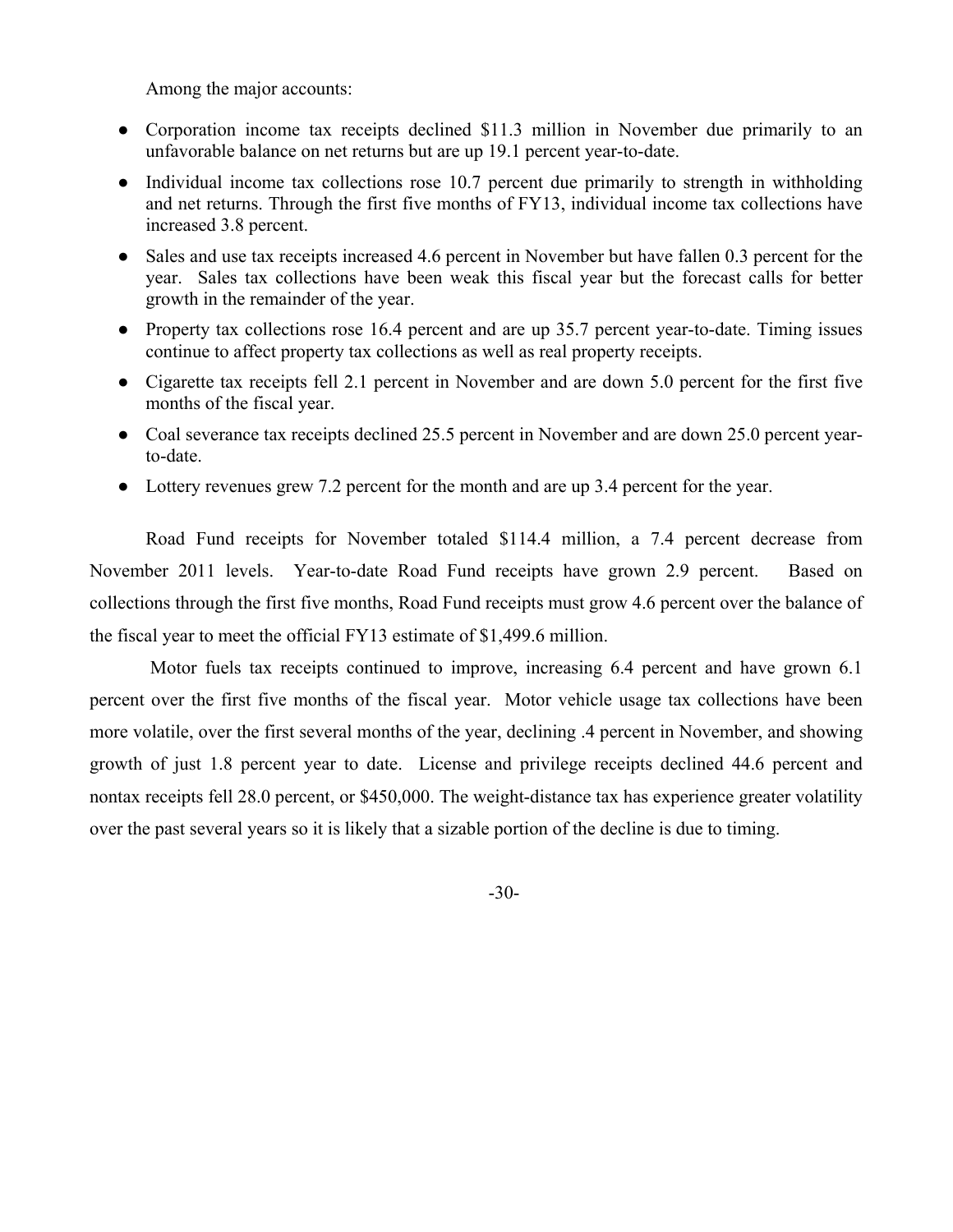## **KENTUCKY STATE GOVERNMENT REVENUE 1. GENERAL FUND REVENUE**

|                                                    | <b>NOVEMBER</b>      |                  | <b>JULY THROUGH NOVEMBER</b> |                       |                       |               |
|----------------------------------------------------|----------------------|------------------|------------------------------|-----------------------|-----------------------|---------------|
|                                                    | 2012                 | 2011             | % Change                     | FY 2013               | FY 2012               | % Change      |
| <b>TOTAL GENERAL FUND</b>                          | \$784,182,324        | \$728,741,849    | 7.6%                         | \$3,710,685,197       | \$3,584,992,440       | $3.5\%$       |
| <b>Tax Receipts</b>                                | \$742,761,999        | \$690,230,573    | 7.6%                         | \$3,561,288,945       | \$3,453,986,657       | 3.1%          |
| Sales and Gross Receipts                           | \$286,167,664        | \$272,771,125    | 4.9%                         | \$1,490,184,069       | \$1,495,666,757       | $-0.4%$       |
| <b>Beer Consumption</b>                            | 571,160              | 452,367          | 26.3%                        | 2,726,661             | 2,699,427             | 1.0%          |
| <b>Beer Wholesale</b>                              | 5,065,918            | 3,781,205        | 34.0%                        | 23,018,793            | 23,645,558            | $-2.7%$       |
| Cigarette                                          | 21,126,699           | 21,569,295       | $-2.1%$                      | 101,767,105           | 107,073,331           | $-5.0%$       |
| <b>Distilled Spirits Case Sales</b>                | 12,059               | 10,127           | 19.1%                        | 51,028                | 47,943                | 6.4%          |
| <b>Distilled Spirits Consumption</b>               | 1,170,281            | 972,043          | 20.4%                        | 5,056,615             | 4,673,668             | 8.2%          |
| <b>Distilled Spirits Wholesale</b>                 | 3,168,003            | 2,616,658        | 21.1%                        | 12,948,307            | 11,937,431            | 8.5%          |
| Insurance Premium                                  | 404,432              | 1,169            | 34491.4%                     | 41,792,831            | 40,573,910            | 3.0%          |
| Pari-Mutuel                                        | 252.361              | 164.837          | 53.1%                        | 1,906,257             | 872.534               | 118.5%        |
| Race Track Admission                               | 28,107               | 24,839           | 13.2%                        | 109,591               | 107,316               | 2.1%          |
| Sales and Use                                      | 245,368,768          | 234,640,395      | 4.6%                         | 1,256,434,943         | 1,259,795,649         | $-0.3%$       |
| <b>Wine Consumption</b>                            | 280,413              | 218,356          | 28.4%                        | 1,153,037             | 1,068,016             | 8.0%          |
| Wine Wholesale                                     | 1,474,331            | 1,183,008        | 24.6%                        | 5,859,584             | 5,509,487             | 6.4%          |
| <b>Telecommunications Tax</b>                      | 5,240,674            | 5,286,016        | $-0.9%$                      | 28,105,514            | 28,349,243            | $-0.9%$       |
| <b>Other Tobacco Products</b>                      | 2,001,342            | 1,843,276        | 8.6%                         | 9,244,941             | 9,311,456             | $-0.7%$       |
| Floor Stock Tax                                    | 3,118                | 7,536            | $-58.6%$                     | 8,862                 | 1,788                 | 395.6%        |
| License and Privilege                              | \$37,118,405         | \$35,125,596     | 5.7%                         | \$198,775,565         | \$223,316,827         | $-11.0%$      |
| Alc. Bev. License Suspension                       | 69,667               | 24,875           | 180.1%                       | 189,100               | 104,700               | 80.6%         |
| Coal Severance                                     | 19,781,491           | 26,547,966       | $-25.5%$                     | 101,476,098           | 135,216,380           | $-25.0%$      |
| <b>Corporation License</b>                         | 37,091               | (38, 863)        | $---$                        | (455, 984)            | 494,716               |               |
| Corporation Organization                           | 4,015                | 905              | 343.6%                       | 47,759                | 905                   | 5177.3%       |
| Occupational Licenses                              | 8,248                | 7,582            | 8.8%                         | 31,491                | 36,898                | $-14.7%$      |
| Oil Production                                     | 963,997              | 705,938          | 36.6%                        | 4,380,362             | 3,773,820             | 16.1%         |
| Race Track License<br><b>Bank Franchise Tax</b>    | 45,300<br>216,447    | 42,500<br>43,402 | 6.6%<br>398.7%               | 141,175<br>(753, 190) | 137,500<br>(602, 914) | 2.7%<br>$---$ |
| <b>Driver License Fees</b>                         | 58,374               | 49,741           | 17.4%                        | 275,545               | 260,418               | 5.8%          |
| <b>Minerals Severance</b>                          | 967,427              | 1,149,299        | $-15.8%$                     | 5,966,602             | 7,007,945             | $-14.9%$      |
| <b>Natural Gas Severance</b>                       | 1,241,184            | 2,076,740        | $-40.2%$                     | 5,153,910             | 10,936,231            | $-52.9%$      |
| <b>Limited Liability Entity</b>                    | 13,725,165           | 4,515,512        | 204.0%                       | 82,322,696            | 65,950,228            | 24.8%         |
| Income                                             | \$271,918,024        | \$256,180,824    | 6.1%                         | \$1,599,407,275       | \$1,527,092,435       | 4.7%          |
| Corporation                                        | (7,032,347)          | 4,238,571        | $---$                        | 115,746,658           | 97,215,257            | 19.1%         |
| Individual                                         | 278,950,371          | 251,942,253      | 10.7%                        | 1,483,660,617         | 1,429,877,177         | 3.8%          |
|                                                    | \$140,469,800        | \$120,646,199    | 16.4%                        | \$238,763,439         | \$175,890,836         | 35.7%         |
| Property<br><b>Building &amp; Loan Association</b> | (20.000)             | (43, 835)        | $\overline{a}$               | (15, 820)             | (46, 134)             |               |
| General - Real                                     | 86,156,585           | 75,592,059       | 14.0%                        | 87,959,732            | 77,268,573            | 13.8%         |
| General - Tangible                                 | 45,666,360           | 42,196,940       | 8.2%                         | 88,408,235            | 79,968,635            | 10.6%         |
| Omitted & Delinquent                               | 5,118,265            | (4,725,766)      | $\scriptstyle \cdots$        | 19,389,404            | (4,008,970)           | $---$         |
| <b>Public Service</b>                              | 3,548,588            | 7,626,185        | $-53.5%$                     | 42,241,031            | 21,951,818            | 92.4%         |
| Other                                              | 3                    | 617              | $-99.6%$                     | 780,857               | 756,914               | 3.2%          |
| Inheritance                                        | \$4,175,621          | \$2,695,308      | 54.9%                        | \$17,003,822          | \$17,590,048          | 3.3%          |
| Miscellaneous                                      | \$2,912,485          | \$2,811,521      | 3.6%                         | \$17,154,775          | \$14,429,754          | 18.9%         |
| <b>Legal Process</b>                               | 1,771,402            | 1,676,533        | 5.7%                         | 8,540,004             | 8,527,602             | 0.1%          |
| T. V. A. In Lieu Payments                          | 1,140,847            | 1,134,988        | 0.5%                         | 8,614,536             | 5,897,198             | 46.1%         |
| Other                                              | 236                  | 0                | ---                          | 236                   | 4,954                 | $-95.2%$      |
| <b>Nontax Receipts</b>                             | \$40,867,964         | \$38,350,850     | 6.6%                         | \$148,133,561         | \$129,990,245         | 14.0%         |
| <b>Departmental Fees</b>                           | 2,371,991            | 2,023,590        | 17.2%                        | 8,029,481             | 7,083,114             | 13.4%         |
| <b>PSC Assessment Fee</b>                          | 279                  | 10,170           | $-97.3%$                     | 13,076,435            | 5,434,317             | 140.6%        |
| Fines & Forfeitures                                | 2,122,572            | 1,919,544        | 10.6%                        | 12,533,117            | 10,886,689            | 15.1%         |
| Income on Investments                              | 395,311              | 38,097           | 937.7%                       | 1,204,347             | 369,363               | 226.1%        |
| Lottery                                            | 18,766,568           | 17,500,000       | 7.2%                         | 84,266,568            | 81,500,000            | 3.4%          |
| Sale of NO <sub>x</sub> Credits<br>Miscellaneous   | 21,104<br>17,190,140 | 0<br>16,859,450  | ---<br>2.0%                  | 27,604<br>28,996,009  | 0<br>24,716,761       | 17.3%         |
| <b>Redeposit of State Funds</b>                    | \$552,360            | \$160,426        | 244.3%                       | \$1,262,690           | \$1,015,539           | 24.3%         |